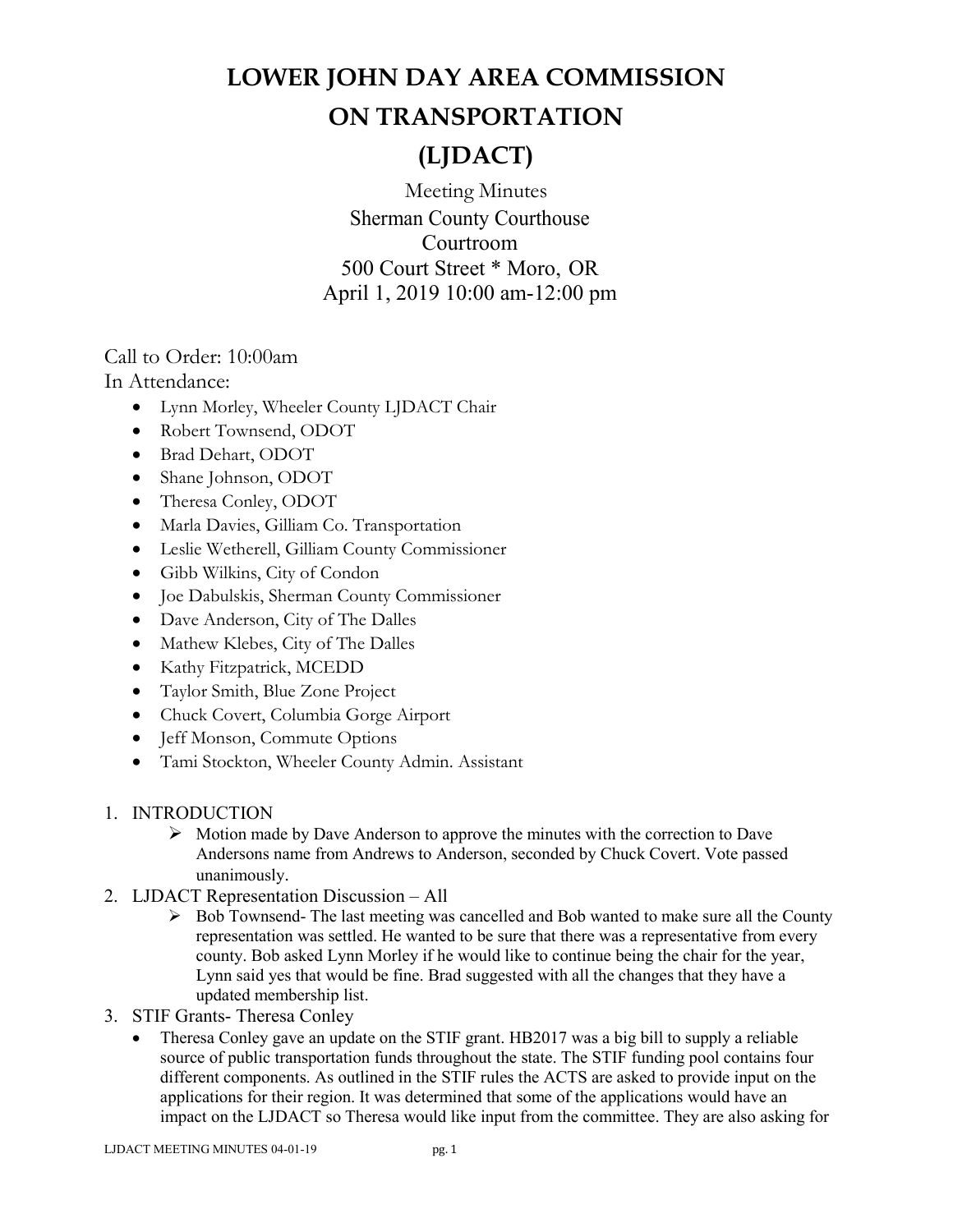# **LOWER JOHN DAY AREA COMMISSION ON TRANSPORTATION**

### **(LJDACT)**

Meeting Minutes Sherman County Courthouse Courtroom 500 Court Street \* Moro, OR April 1, 2019 10:00 am-12:00 pm

input from the Counties transportation districts. They are not asking for individual input they would like input from the committee as a whole. Theresa would like the input by April 12. They would like the input to be yes or no funding recommendations. If there is additional comments on a project that really sticks out there is a note section to provide some additional comments. There are six projects that impact this area.

- $\triangleright$  Central Oregon Breeze
- Gilliam County Transportation
- > Hood River Transportation District
- > MCCEDD
- $\triangleright$  Wheeler County Transportation

 The group asked questions of the representatives for the projects being applied for. Bob Townsend suggested forming a subcommittee to go over the applications.

 Motion made by Joe Dabulskis to give all the projects a yes and have Bob and Theresa summarize the comments for the comments section, seconded by Leslie Wetherell. Vote passed unanimously.

#### 4. Commute Options – Jeff Monson

ODOT contracts with Jess Monson o funding of awareness, education, and other services. Jeff is the executive director for Commute Options which is a non-profit agency. Their office is based in Bend but they work in 17 Counties. They have representatives on different ODOT committees. Taylor Smith is with Blue Zone. The Blue Zone works on the belt environment. That is helping communities be more walkable, bike-able and more healthy. Safe route to school is an example of a success program in The Dalles.

#### 5. 2019 Construction Projects – Brad DeHart,ODOT

- US97 Spanish Hollow and Trout Creek project from Biggs Junction up to Wasco. They are working on six bridges through there.
- US 97 Shaniko to Trout Creek Bridge, pavement preservation project
- I84 traffic barrier upgrades
- I84 Swanson Canyon to Arlington, major pavement preservation project
- Region 4 ITS project, the work is focused around Central Oregon but there is some lighting projects happening in the City Center of The Dalles
- US26 Kahneeta Junction pavement preservation project. This is being administrated out of the Bend office. The project is from Warm Springs up the grade to the west side of Warm Springs. **Development:**
- I84 Hood River eastbound, Rufus westbound, and US97 Biggs Junction southbound VMS project. They are installing new variable message boards (VMS).
- US197 The Dalles Columbia River deck replacement

Shane- There are two maintenance projects coming up this spring. Last year ODOT chipped sealed Hwy19 down through Wasco. This year they will be starting at Wasco going through Fulton

LJDACT MEETING MINUTES 04-01-19 pg. 2